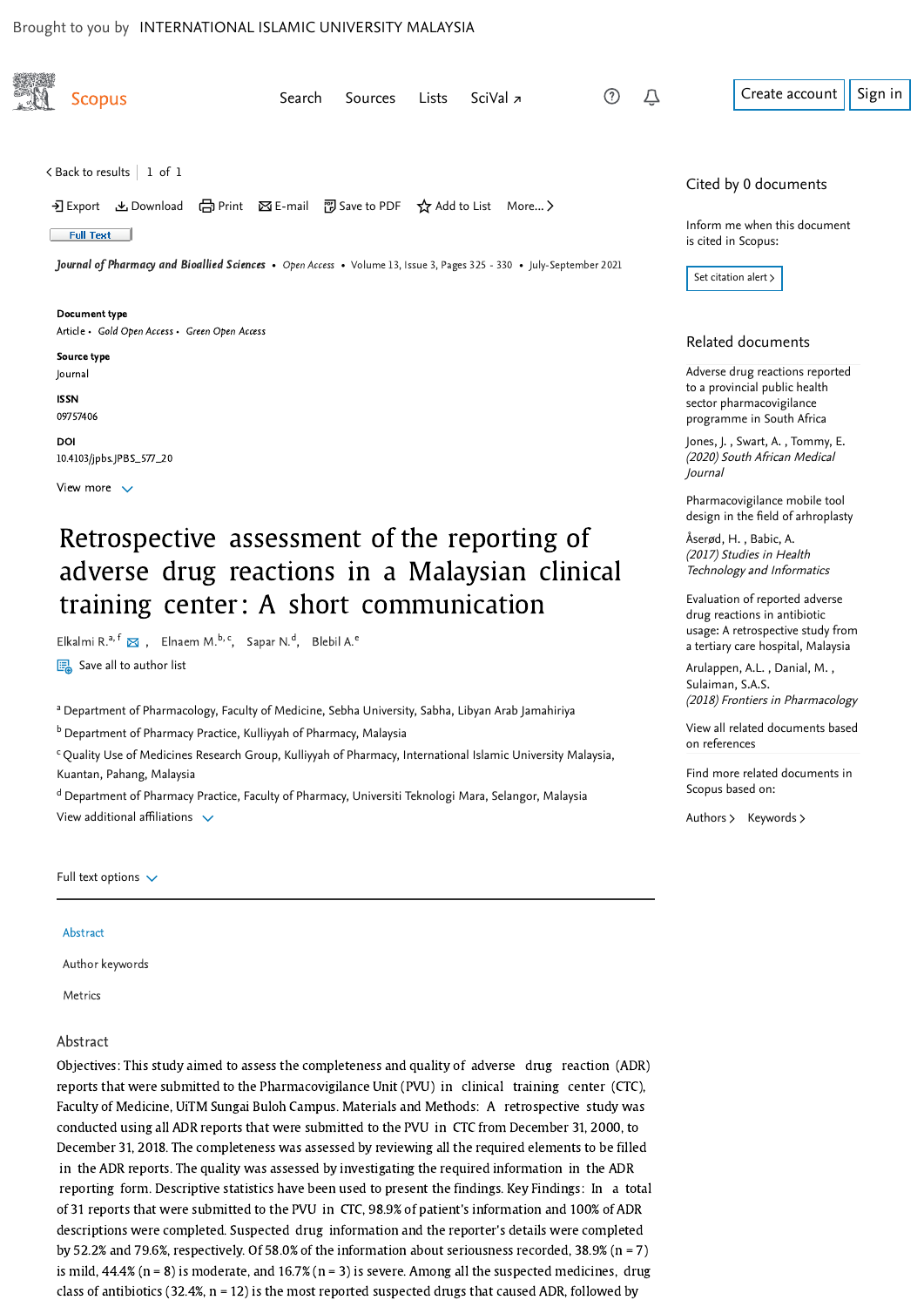opioid analgesic (8.1%, n = 3) and nonsteroidal anti-inflammatory drugs (8.1%, n = 3). Conclusion: Further efforts and relevant interventions should be considered to increase the reporting frequency and to enhance the completeness and the quality of the ADR reports in the study setting. © 2021 Wolters Kluwer Medknow Publications. All rights reserved.

# Author keywords

Adverse drug reaction reporting ; completeness assessment ; Malaysia; pharmacovigilance; quality assessment

| Metrics |                                                                                                                                                                                                                                                                                                                                            |
|---------|--------------------------------------------------------------------------------------------------------------------------------------------------------------------------------------------------------------------------------------------------------------------------------------------------------------------------------------------|
|         | View in search results format ><br>References (33)<br>All<br>合 Print<br>$\boxtimes$ E-mail<br><sup>丽</sup> Save to PDF<br>Create bibliography                                                                                                                                                                                              |
|         | Export<br>1<br>(2020) Uppsala Monitoring Centre (UMC) Members of the WHO programme<br>Uppsala<br>UMC. Sweden: Uppsala Monitoring Centre (UMC); [Last cited on 2020 Jul 14]<br>https://www.who-umc.org/global-pharmacovigilance/who-programme-for-<br>international-drug-monitoring/                                                        |
|         | $\Box$ 2<br>(2020) Uppsala Monitoring Centre (UMC): What is VigiBase Uppsala<br>UMC. Sweden: Uppsala Monitoring Centre (UMC); [Last cited on 2020 Jul 13]<br>https://www.who-umc.org/vigibase/vigibase/                                                                                                                                    |
|         | $\Box$ 3<br>(2020) National Pharmaceutical Regulatory Agency (NPRA): Reporting<br>Adverse Drug Reactions and Adverse Events Following Immunisation KL<br>Malaysia: National Pharmaceutical Regulatory Agency (NPRA); [Last updated<br>on 2020 Jul 14]<br>https://www.npra.gov.my/index.php/en/health-professionals/reporting-adr           |
|         | $\overline{4}$<br>Vargesson, N.<br>Thalidomide-induced teratogenesis: History and mechanisms<br>(Open Access)<br>(2015) Birth Defects Research Part C - Embryo Today: Reviews, 105 (2), pp.<br>140-156. Cited 344 times.<br>http://onlinelibrary.wiley.com/journal/10.1002/(ISSN)1542-9768<br>doi: 10.1002/bdrc.21096<br>View at Publisher |
|         | $\Box$ 5<br>Elkalmi, RM, Al-Lela, OQ, Jamshed, SQ.<br>Motivations and obstacles for adverse drug reactions reporting among<br>healthcare professionals from the perspective of lewinâ s force field analysis<br>theory: Analytic approach<br>(2014) J Pharmacovigil, 2, p. 3. Cited 3 times.                                               |
|         | □ 6<br>Gahr, M, Eller, J, Connemann, BJ, Schönfeldt-Lecuona, C.<br>Underreporting of adverse drug reactions: Results from a survey among<br>physicians<br>(2017) Eur Psychiatry, 41, pp. S369-S. Cited 2 times.                                                                                                                            |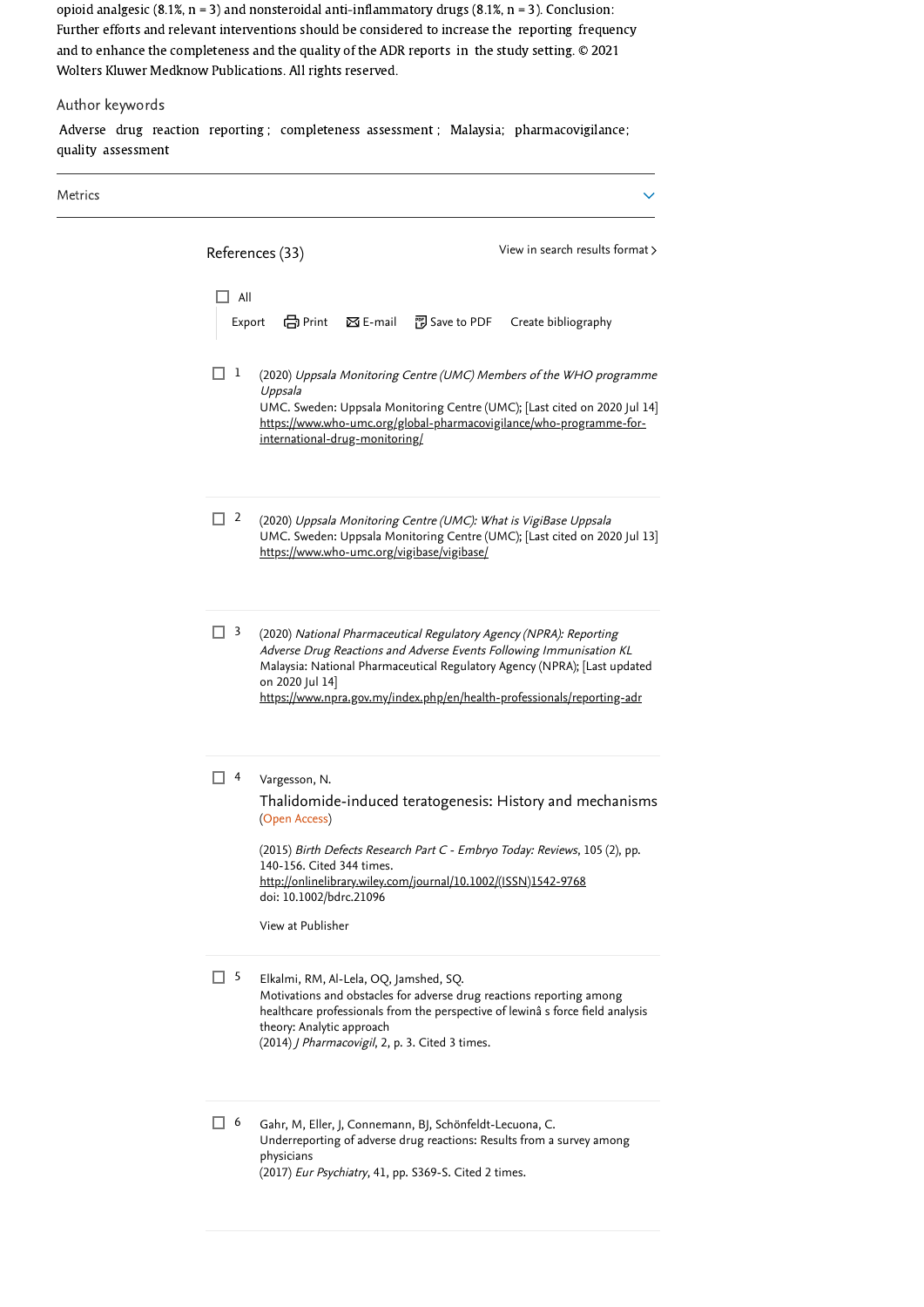$7$   $\,$  (2002) [Malaysian Guidelines for the Reporting and Monitoring of ADR](https://www.scopus.com/search/submit/citedby.uri?eid=2-s2.0-85121122456&refeid=2-s2.0-84993821860&src=s&origin=reflist&refstat=dummy). Cited . 3 times Kuala Lumpur, Malaysia: National Pharmaceutical Control Bureau, Ministry of Health

Rejani, P., Sumesh, T., Shaji, K.  $\Box$  8

> psychotic illness (Open Access) [Cost of care: A study of patients hospitalized for treatment of](https://www.scopus.com/record/display.uri?eid=2-s2.0-84923064059&origin=reflist&sort=plf-f&src=s&st1=Retrospective+assessment+of+the+reporting+of+adverse+drug+reactions+in+a+Malaysian+clinical+training+center%3a+A+short+communication&sid=268aa75124c84f7e9287c128a89251e7&sot=b&sdt=b&sl=145&s=TITLE-ABS-KEY%28Retrospective+assessment+of+the+reporting+of+adverse+drug+reactions+in+a+Malaysian+clinical+training+center%3a+A+short+communication%29)

(2015) *[Indian Journal of Psychological Medicine](https://www.scopus.com/search/submit/citedby.uri?eid=2-s2.0-85121122456&refeid=2-s2.0-84923064059&src=s&origin=reflist&refstat=core)*, 37 (1), pp. 71-74. Cited 6 . times doi: 10.4103/0253-7176.150823 <http://www.ijpm.info/>

[View at Publisher](https://www.scopus.com/redirect/linking.uri?targetURL=https%3a%2f%2fdoi.org%2f10.4103%2f0253-7176.150823&locationID=3&categoryID=4&eid=2-s2.0-84923064059&issn=09751564&linkType=ViewAtPublisher&year=2015&origin=reflist&dig=6fea68f9d8a13a62ca72e827e6ec022f)

Ali, S., Egunsola, O., Al-Dossari, D.S., Al-Zaagi, I.A.  $\Box$  9

> Saudi Arabia: results of an incentive strategy (Open Access) [Adverse drug reaction reporting in a large tertiary hospital in](https://www.scopus.com/record/display.uri?eid=2-s2.0-85052597594&origin=reflist&sort=plf-f&src=s&st1=Retrospective+assessment+of+the+reporting+of+adverse+drug+reactions+in+a+Malaysian+clinical+training+center%3a+A+short+communication&sid=268aa75124c84f7e9287c128a89251e7&sot=b&sdt=b&sl=145&s=TITLE-ABS-KEY%28Retrospective+assessment+of+the+reporting+of+adverse+drug+reactions+in+a+Malaysian+clinical+training+center%3a+A+short+communication%29)

(2018) *[Therapeutic Advances in Drug Safety](https://www.scopus.com/search/submit/citedby.uri?eid=2-s2.0-85121122456&refeid=2-s2.0-85052597594&src=s&origin=reflist&refstat=core)*, 9 (10), pp. 585-590. Cited 9 . times doi: 10.1177/2042098618790209 <http://www.uk.sagepub.com/journals/Journal201944>

[View at Publisher](https://www.scopus.com/redirect/linking.uri?targetURL=https%3a%2f%2fdoi.org%2f10.1177%2f2042098618790209&locationID=3&categoryID=4&eid=2-s2.0-85052597594&issn=20420994&linkType=ViewAtPublisher&year=2018&origin=reflist&dig=6c7d0911e84e9c035c047ef925611896)

10 Härmark, L., Van Grootheest, A.C.

[Pharmacovigilance: Methods, recent developments and future](https://www.scopus.com/record/display.uri?eid=2-s2.0-45849119038&origin=reflist&sort=plf-f&src=s&st1=Retrospective+assessment+of+the+reporting+of+adverse+drug+reactions+in+a+Malaysian+clinical+training+center%3a+A+short+communication&sid=268aa75124c84f7e9287c128a89251e7&sot=b&sdt=b&sl=145&s=TITLE-ABS-KEY%28Retrospective+assessment+of+the+reporting+of+adverse+drug+reactions+in+a+Malaysian+clinical+training+center%3a+A+short+communication%29) perspectives

(2008) [European Journal of Clinical Pharmacology](https://www.scopus.com/search/submit/citedby.uri?eid=2-s2.0-85121122456&refeid=2-s2.0-45849119038&src=s&origin=reflist&refstat=core), 64 (8), pp. 743-752. Cited . 163 times doi: 10.1007/s00228-008-0475-9

[View at Publisher](https://www.scopus.com/redirect/linking.uri?targetURL=https%3a%2f%2fdoi.org%2f10.1007%2fs00228-008-0475-9&locationID=3&categoryID=4&eid=2-s2.0-45849119038&issn=00316970&linkType=ViewAtPublisher&year=2008&origin=reflist&dig=dc97ef8bb9512d5e2422be5ac7b9c1b7)

 $11$  Jeetu, G., Anusha, G.

monitoring (Open Access) [Pharmacovigilance: A worldwide master key for drug safety](https://www.scopus.com/record/display.uri?eid=2-s2.0-77955870497&origin=reflist&sort=plf-f&src=s&st1=Retrospective+assessment+of+the+reporting+of+adverse+drug+reactions+in+a+Malaysian+clinical+training+center%3a+A+short+communication&sid=268aa75124c84f7e9287c128a89251e7&sot=b&sdt=b&sl=145&s=TITLE-ABS-KEY%28Retrospective+assessment+of+the+reporting+of+adverse+drug+reactions+in+a+Malaysian+clinical+training+center%3a+A+short+communication%29)

(2010) *Journal of Young Pharmacists*, 2 (3), pp. 315-320. [Cited 33 times](https://www.scopus.com/search/submit/citedby.uri?eid=2-s2.0-85121122456&refeid=2-s2.0-77955870497&src=s&origin=reflist&refstat=core). doi: 10.4103/0975-1483.66802 [http://www.jyoungpharm.in](http://www.jyoungpharm.in/)

[View at Publisher](https://www.scopus.com/redirect/linking.uri?targetURL=https%3a%2f%2fdoi.org%2f10.4103%2f0975-1483.66802&locationID=3&categoryID=4&eid=2-s2.0-77955870497&issn=09751505&linkType=ViewAtPublisher&year=2010&origin=reflist&dig=5308acd57d77ce2d952c432b7ec67716)

#### $12$  Jones, JK.

(2008) Why Should I Report an Adverse Drug Event Medscape Pharmacists © 2008 Medscape, LLC [Last accessed on 2020 Jul 23; Last updated on 2008 Aug 18] [https://www.medscape.org/viewarticle/578160#:~:text=In%20fact%2C%20indi](https://www.medscape.org/viewarticle/578160#:~:text=In%20fact%2C%20individual%20ADE%20reports,possible%20new%20and%20serious%20ADEs) vidual%20ADE%20reports,possible%20new%20and%20serious%20ADEs

13 Alshammari, T.M., Al-Kathiri, W.H., Le Louet, H., Aljadhey, H.S. adverse event reporting system (Open Access) [Completeness of adverse drug reactions reports of the Saudi](https://www.scopus.com/record/display.uri?eid=2-s2.0-84935447134&origin=reflist&sort=plf-f&src=s&st1=Retrospective+assessment+of+the+reporting+of+adverse+drug+reactions+in+a+Malaysian+clinical+training+center%3a+A+short+communication&sid=268aa75124c84f7e9287c128a89251e7&sot=b&sdt=b&sl=145&s=TITLE-ABS-KEY%28Retrospective+assessment+of+the+reporting+of+adverse+drug+reactions+in+a+Malaysian+clinical+training+center%3a+A+short+communication%29)

(2015) Saudi Medical Journal, 36 (7), pp. 821-828. Cited 13 times. doi: 10.15537/smj.2015.7.11751 [http://smj.psmmc.med.sa/index.php/smj/article/download/smj.2015.7.11751/](http://smj.psmmc.med.sa/index.php/smj/article/download/smj.2015.7.11751/7429) 7429

[View at Publisher](https://www.scopus.com/redirect/linking.uri?targetURL=https%3a%2f%2fdoi.org%2f10.15537%2fsmj.2015.7.11751&locationID=3&categoryID=4&eid=2-s2.0-84935447134&issn=16583175&linkType=ViewAtPublisher&year=2015&origin=reflist&dig=8f886d19c4e75a3d7a3f2d066e495b49)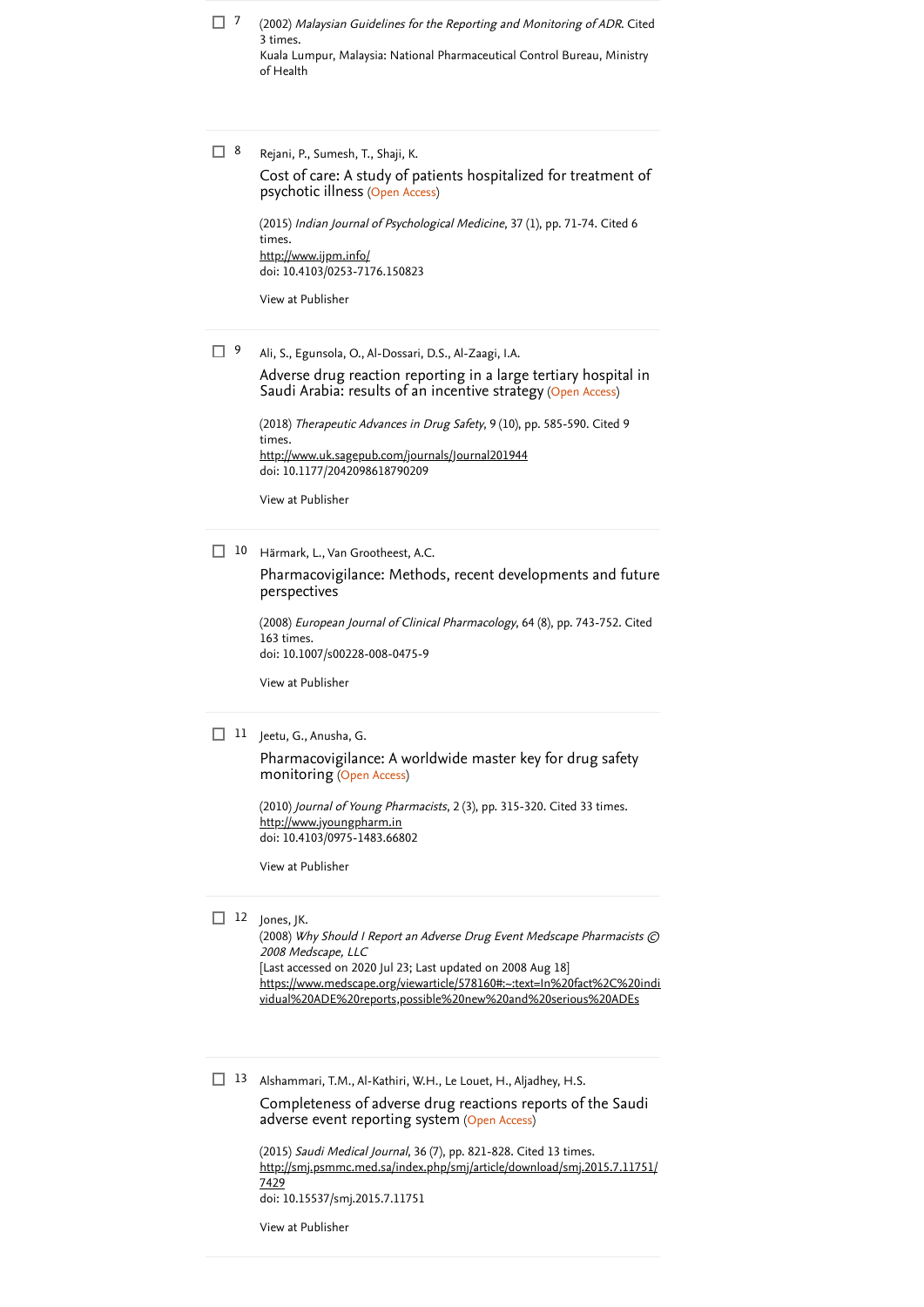<sup>14</sup> Yu, Y.M., Shin, W.G., Lee, J.-Y., Choi, S.A., Jo, Y.H., Youn, S.J., Lee, M.S., (...), Choi, K.H.

> (Open Access) Patterns of adverse drug reactions in different age groups: [Analysis of spontaneous reports by community pharmacists](https://www.scopus.com/record/display.uri?eid=2-s2.0-84940760554&origin=reflist&sort=plf-f&src=s&st1=Retrospective+assessment+of+the+reporting+of+adverse+drug+reactions+in+a+Malaysian+clinical+training+center%3a+A+short+communication&sid=268aa75124c84f7e9287c128a89251e7&sot=b&sdt=b&sl=145&s=TITLE-ABS-KEY%28Retrospective+assessment+of+the+reporting+of+adverse+drug+reactions+in+a+Malaysian+clinical+training+center%3a+A+short+communication%29)

(2015) *PLoS ONE*, 10 (7), art. no. e0132916. [Cited 26 times](https://www.scopus.com/search/submit/citedby.uri?eid=2-s2.0-85121122456&refeid=2-s2.0-84940760554&src=s&origin=reflist&refstat=core). doi: 10.1371/journal.pone.0132916 http://www.plosone.org/article/fetchObject.action? [uri=info:doi/10.1371/journal.pone.0132916&representation=PDF](http://www.plosone.org/article/fetchObject.action?uri=info:doi/10.1371/journal.pone.0132916&representation=PDF)

[View at Publisher](https://www.scopus.com/redirect/linking.uri?targetURL=https%3a%2f%2fdoi.org%2f10.1371%2fjournal.pone.0132916&locationID=3&categoryID=4&eid=2-s2.0-84940760554&issn=19326203&linkType=ViewAtPublisher&year=2015&origin=reflist&dig=fb5a1b1f4ef2670422569a36816964bf)

Venkatasubbaiah, M, Reddy, PD, Satyanarayana, SV. 15 Analysis and reporting of adverse drug reactions at a tertiary care teaching hospital (2018) Alex J Med, 54, pp. 597-603. [Cited 2 times](https://www.scopus.com/search/submit/citedby.uri?eid=2-s2.0-85121122456&refeid=2-s2.0-85107543164&src=s&origin=reflist&refstat=dummy).

#### $16$  Leape, L.L.

#### [Why should we report adverse incidents? Editorial](https://www.scopus.com/record/display.uri?eid=2-s2.0-0032956035&origin=reflist&sort=plf-f&src=s&st1=Retrospective+assessment+of+the+reporting+of+adverse+drug+reactions+in+a+Malaysian+clinical+training+center%3a+A+short+communication&sid=268aa75124c84f7e9287c128a89251e7&sot=b&sdt=b&sl=145&s=TITLE-ABS-KEY%28Retrospective+assessment+of+the+reporting+of+adverse+drug+reactions+in+a+Malaysian+clinical+training+center%3a+A+short+communication%29)

 $(1999)$  *Journal of Evaluation in Clinical Practice*, 5  $(1)$ , pp. 1-4. [Cited 59 times](https://www.scopus.com/search/submit/citedby.uri?eid=2-s2.0-85121122456&refeid=2-s2.0-0032956035&src=s&origin=reflist&refstat=core). doi: 10.1046/j.1365-2753.1999.00162.x

[View at Publisher](https://www.scopus.com/redirect/linking.uri?targetURL=https%3a%2f%2fdoi.org%2f10.1046%2fj.1365-2753.1999.00162.x&locationID=3&categoryID=4&eid=2-s2.0-0032956035&issn=13561294&linkType=ViewAtPublisher&year=1999&origin=reflist&dig=f7d3cc52fd00de686596a5ee3d686dd2)

17 Lihite, RJ, Lahkar, M, Das, S, Hazarika, D, Kotni, M, Maqbool, M Study on adverse drug reactions in a tertiary care hospital of Northeast India (2017) Alex J Med, 53, pp. 151-156. [Cited 6 times](https://www.scopus.com/search/submit/citedby.uri?eid=2-s2.0-85121122456&refeid=2-s2.0-85051277295&src=s&origin=reflist&refstat=dummy).

#### Alomar, M.J. 18

(Review article) (Open Access) [Factors affecting the development of adverse drug reactions](https://www.scopus.com/record/display.uri?eid=2-s2.0-84895433853&origin=reflist&sort=plf-f&src=s&st1=Retrospective+assessment+of+the+reporting+of+adverse+drug+reactions+in+a+Malaysian+clinical+training+center%3a+A+short+communication&sid=268aa75124c84f7e9287c128a89251e7&sot=b&sdt=b&sl=145&s=TITLE-ABS-KEY%28Retrospective+assessment+of+the+reporting+of+adverse+drug+reactions+in+a+Malaysian+clinical+training+center%3a+A+short+communication%29)

(2014) *Saudi Pharmaceutical Journal*, 22 (2), pp. 83-94. [Cited 183 times](https://www.scopus.com/search/submit/citedby.uri?eid=2-s2.0-85121122456&refeid=2-s2.0-84895433853&src=s&origin=reflist&refstat=core). doi: 10.1016/j.jsps.2013.02.003 <http://www.sciencedirect.com/science/journal/13190164>

[View at Publisher](https://www.scopus.com/redirect/linking.uri?targetURL=https%3a%2f%2fdoi.org%2f10.1016%2fj.jsps.2013.02.003&locationID=3&categoryID=4&eid=2-s2.0-84895433853&issn=13190164&linkType=ViewAtPublisher&year=2014&origin=reflist&dig=bdbdc593e4f73a9ea4090e09c5c6d2df)

#### 19 Verbrugge, L.M.

[Gender and health: an update on hypotheses and evidence.](https://www.scopus.com/record/display.uri?eid=2-s2.0-0022120377&origin=reflist&sort=plf-f&src=s&st1=Retrospective+assessment+of+the+reporting+of+adverse+drug+reactions+in+a+Malaysian+clinical+training+center%3a+A+short+communication&sid=268aa75124c84f7e9287c128a89251e7&sot=b&sdt=b&sl=145&s=TITLE-ABS-KEY%28Retrospective+assessment+of+the+reporting+of+adverse+drug+reactions+in+a+Malaysian+clinical+training+center%3a+A+short+communication%29)

(1985) [Journal of health and social behavior](https://www.scopus.com/search/submit/citedby.uri?eid=2-s2.0-85121122456&refeid=2-s2.0-0022120377&src=s&origin=reflist&refstat=core), 26 (3), pp. 156-182. Cited 907 . times doi: 10.2307/2136750

[View at Publisher](https://www.scopus.com/redirect/linking.uri?targetURL=https%3a%2f%2fdoi.org%2f10.2307%2f2136750&locationID=3&categoryID=4&eid=2-s2.0-0022120377&issn=00221465&linkType=ViewAtPublisher&year=1985&origin=reflist&dig=11bca53a5cb129b0a40665c3dd8f0244)

#### Klotz, U. 20

[Pharmacokinetics and drug metabolism in the elderly](https://www.scopus.com/record/display.uri?eid=2-s2.0-70149103802&origin=reflist&sort=plf-f&src=s&st1=Retrospective+assessment+of+the+reporting+of+adverse+drug+reactions+in+a+Malaysian+clinical+training+center%3a+A+short+communication&sid=268aa75124c84f7e9287c128a89251e7&sot=b&sdt=b&sl=145&s=TITLE-ABS-KEY%28Retrospective+assessment+of+the+reporting+of+adverse+drug+reactions+in+a+Malaysian+clinical+training+center%3a+A+short+communication%29)

(2009) *Drug Metabolism Reviews*, 41 (2), pp. 67-76. [Cited 448 times](https://www.scopus.com/search/submit/citedby.uri?eid=2-s2.0-85121122456&refeid=2-s2.0-70149103802&src=s&origin=reflist&refstat=core). doi: 10.1080/03602530902722679

[View at Publisher](https://www.scopus.com/redirect/linking.uri?targetURL=https%3a%2f%2fdoi.org%2f10.1080%2f03602530902722679&locationID=3&categoryID=4&eid=2-s2.0-70149103802&issn=03602532&linkType=ViewAtPublisher&year=2009&origin=reflist&dig=2fe00a154e8c85aceac12a275fa253d1)

 $21$  Brahma, D.K., Wahlang, J.B., Marak, M.D., Sangma, M.C.

[Adverse drug reactions in the elderly](https://www.scopus.com/record/display.uri?eid=2-s2.0-84877110600&origin=reflist&sort=plf-f&src=s&st1=Retrospective+assessment+of+the+reporting+of+adverse+drug+reactions+in+a+Malaysian+clinical+training+center%3a+A+short+communication&sid=268aa75124c84f7e9287c128a89251e7&sot=b&sdt=b&sl=145&s=TITLE-ABS-KEY%28Retrospective+assessment+of+the+reporting+of+adverse+drug+reactions+in+a+Malaysian+clinical+training+center%3a+A+short+communication%29) (Open Access)

(2013) Journal of Pharmacology and Pharmacotherapeutics, 4 (2), pp. 91- 94. [Cited 51 times](https://www.scopus.com/search/submit/citedby.uri?eid=2-s2.0-85121122456&refeid=2-s2.0-84877110600&src=s&origin=reflist&refstat=core). doi: 10.4103/0976-500X.110872

[View at Publisher](https://www.scopus.com/redirect/linking.uri?targetURL=https%3a%2f%2fdoi.org%2f10.4103%2f0976-500X.110872&locationID=3&categoryID=4&eid=2-s2.0-84877110600&issn=0976500X&linkType=ViewAtPublisher&year=2013&origin=reflist&dig=e0116773c0e4aab816613c193ace884f)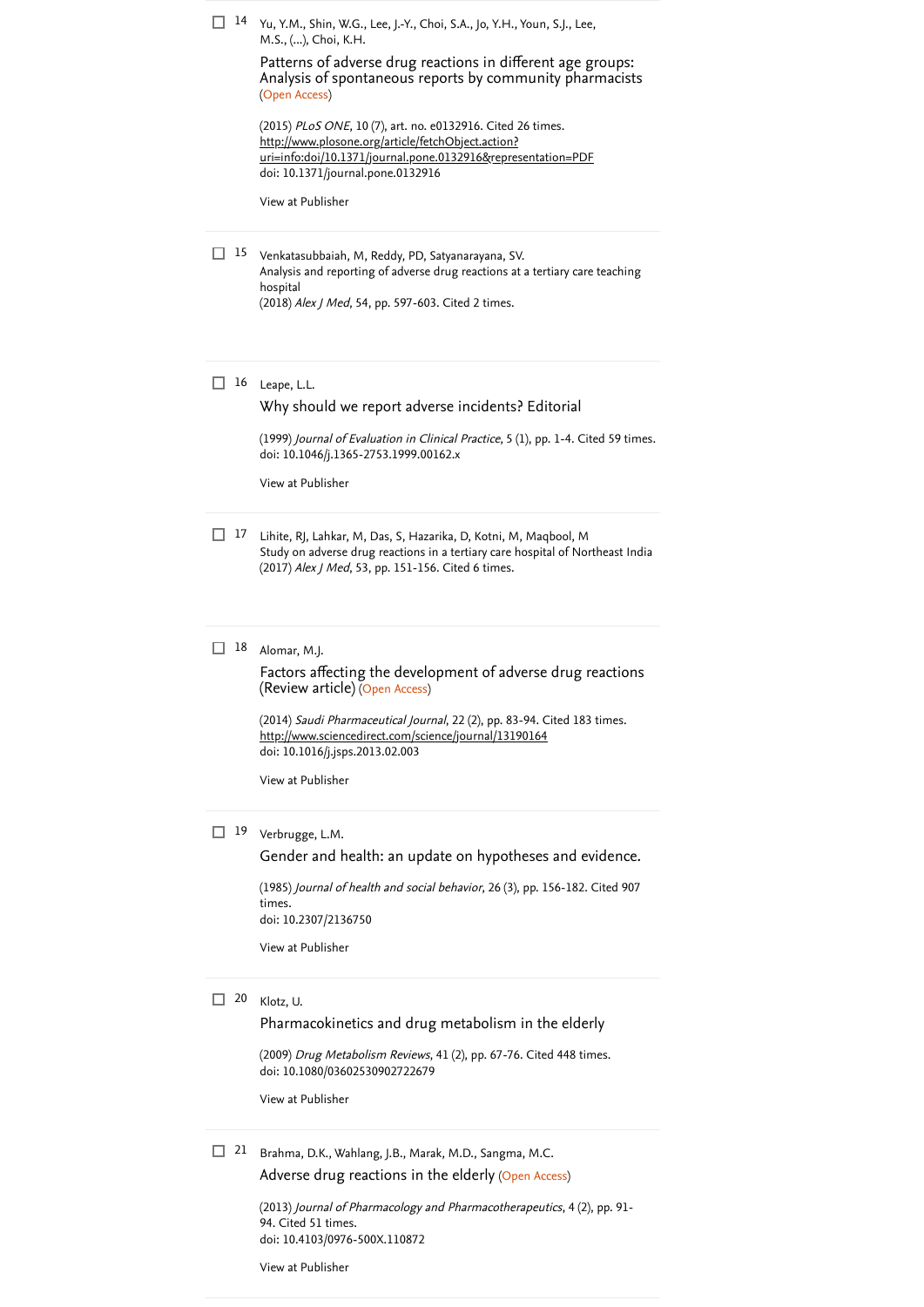### 22 Hilmer, S.N., McLachlan, A.J., Le Couteur, D.G.

[Clinical pharmacology in the geriatric patient](https://www.scopus.com/record/display.uri?eid=2-s2.0-34249321585&origin=reflist&sort=plf-f&src=s&st1=Retrospective+assessment+of+the+reporting+of+adverse+drug+reactions+in+a+Malaysian+clinical+training+center%3a+A+short+communication&sid=268aa75124c84f7e9287c128a89251e7&sot=b&sdt=b&sl=145&s=TITLE-ABS-KEY%28Retrospective+assessment+of+the+reporting+of+adverse+drug+reactions+in+a+Malaysian+clinical+training+center%3a+A+short+communication%29) (Open Access)

(2007) *[Fundamental and Clinical Pharmacology](https://www.scopus.com/search/submit/citedby.uri?eid=2-s2.0-85121122456&refeid=2-s2.0-34249321585&src=s&origin=reflist&refstat=core)*, 21 (3), pp. 217-230. Cited . 208 times doi: 10.1111/j.1472-8206.2007.00473.x

[View at Publisher](https://www.scopus.com/redirect/linking.uri?targetURL=https%3a%2f%2fdoi.org%2f10.1111%2fj.1472-8206.2007.00473.x&locationID=3&categoryID=4&eid=2-s2.0-34249321585&issn=07673981&linkType=ViewAtPublisher&year=2007&origin=reflist&dig=dbb3e74f3274af0561cfe8718f22a939)

<sup>23</sup> Le Couteur, D.G., McLachlan, A.J., De Cabo, R.

[Aging, drugs, and drug metabolism](https://www.scopus.com/record/display.uri?eid=2-s2.0-84856202631&origin=reflist&sort=plf-f&src=s&st1=Retrospective+assessment+of+the+reporting+of+adverse+drug+reactions+in+a+Malaysian+clinical+training+center%3a+A+short+communication&sid=268aa75124c84f7e9287c128a89251e7&sot=b&sdt=b&sl=145&s=TITLE-ABS-KEY%28Retrospective+assessment+of+the+reporting+of+adverse+drug+reactions+in+a+Malaysian+clinical+training+center%3a+A+short+communication%29) (Open Access)

(2012) Journals of Gerontology - Series A Biological Sciences and Medical Sciences, 67 A (2), pp. 137-139. [Cited 16 times](https://www.scopus.com/search/submit/citedby.uri?eid=2-s2.0-85121122456&refeid=2-s2.0-84856202631&src=s&origin=reflist&refstat=core). doi: 10.1093/gerona/glr084

[View at Publisher](https://www.scopus.com/redirect/linking.uri?targetURL=https%3a%2f%2fdoi.org%2f10.1093%2fgerona%2fglr084&locationID=3&categoryID=4&eid=2-s2.0-84856202631&issn=10795006&linkType=ViewAtPublisher&year=2012&origin=reflist&dig=f0804a337a13dc67979be585e5897820)

- $24$  (2006) The Safety of Medicines in Public Health Programmes: Pharmacovigilance an Essential Tool. [Cited 115 times](https://www.scopus.com/search/submit/citedby.uri?eid=2-s2.0-85121122456&refeid=2-s2.0-48849085044&src=s&origin=reflist&refstat=dummy). Geneva, Switzerland: World Health Organization; [Last accessed on 2020 Jul 23] [https://www.who.int/medicines/areas/quality\\_safety/safety\\_efficacy/Pharmaco](https://www.who.int/medicines/areas/quality_safety/safety_efficacy/Pharmacovigilance_B.pdfua=1) vigilance\_B.pdfua=1
- Jung, I.Y., Kim, J.J., Lee, S.J., Kim, J., Seong, H., Jeong, W., Choi, H., (...), Kim, J.M.  $\Box$  25

hospital in South Korea (Open Access) [Antibiotic-related adverse drug](https://www.scopus.com/record/display.uri?eid=2-s2.0-85042153979&origin=reflist&sort=plf-f&src=s&st1=Retrospective+assessment+of+the+reporting+of+adverse+drug+reactions+in+a+Malaysian+clinical+training+center%3a+A+short+communication&sid=268aa75124c84f7e9287c128a89251e7&sot=b&sdt=b&sl=145&s=TITLE-ABS-KEY%28Retrospective+assessment+of+the+reporting+of+adverse+drug+reactions+in+a+Malaysian+clinical+training+center%3a+A+short+communication%29) reactions at a tertiary care

(2017) *BioMed Research International*, 2017, art. no. 4304973. [Cited 7 times](https://www.scopus.com/search/submit/citedby.uri?eid=2-s2.0-85121122456&refeid=2-s2.0-85042153979&src=s&origin=reflist&refstat=core). doi: 10.1155/2017/4304973 <http://www.hindawi.com/journals/biomed/>

[View at Publisher](https://www.scopus.com/redirect/linking.uri?targetURL=https%3a%2f%2fdoi.org%2f10.1155%2f2017%2f4304973&locationID=3&categoryID=4&eid=2-s2.0-85042153979&issn=23146141&linkType=ViewAtPublisher&year=2017&origin=reflist&dig=6b30552218937b5fdc132e6b16aafaa4)

<sup>26</sup> Kiguba, R., Karamagi, C., Bird, S.M.

(Open Access) [Antibiotic-associated suspected adverse drug reactions among](https://www.scopus.com/record/display.uri?eid=2-s2.0-85026603790&origin=reflist&sort=plf-f&src=s&st1=Retrospective+assessment+of+the+reporting+of+adverse+drug+reactions+in+a+Malaysian+clinical+training+center%3a+A+short+communication&sid=268aa75124c84f7e9287c128a89251e7&sot=b&sdt=b&sl=145&s=TITLE-ABS-KEY%28Retrospective+assessment+of+the+reporting+of+adverse+drug+reactions+in+a+Malaysian+clinical+training+center%3a+A+short+communication%29) hospitalized patients in Uganda: a prospective cohort study

(2017) *[Pharmacology Research and Perspectives](https://www.scopus.com/search/submit/citedby.uri?eid=2-s2.0-85121122456&refeid=2-s2.0-85026603790&src=s&origin=reflist&refstat=core)*, 5 (2), art. no. e00298. Cited . 6 times doi: 10.1002/prp2.298 [http://onlinelibrary.wiley.com/journal/10.1002/\(ISSN\)2052-1707](http://onlinelibrary.wiley.com/journal/10.1002/(ISSN)2052-1707)

[View at Publisher](https://www.scopus.com/redirect/linking.uri?targetURL=https%3a%2f%2fdoi.org%2f10.1002%2fprp2.298&locationID=3&categoryID=4&eid=2-s2.0-85026603790&issn=20521707&linkType=ViewAtPublisher&year=2017&origin=reflist&dig=8158935387e274c6798d1fa3554539d0)

#### Akalu, SD, Belavadi, NG.  $\Box$  27

Pattern of adverse drug reactions due to antibiotics in a tertiary care hospital (2017) Int J Basic Clin Pharmacol, 6, pp. 2027-2031.

Shamna, M., Dilip, C., Ajmal, M., Linu Mohan, P., Shinu, C., Jafer, C.P., Mohammed, Y.  $\Box$  28

> in a tertiary care hospital (Open Access) [A prospective study on Adverse Drug Reactions of antibiotics](https://www.scopus.com/record/display.uri?eid=2-s2.0-84906265685&origin=reflist&sort=plf-f&src=s&st1=Retrospective+assessment+of+the+reporting+of+adverse+drug+reactions+in+a+Malaysian+clinical+training+center%3a+A+short+communication&sid=268aa75124c84f7e9287c128a89251e7&sot=b&sdt=b&sl=145&s=TITLE-ABS-KEY%28Retrospective+assessment+of+the+reporting+of+adverse+drug+reactions+in+a+Malaysian+clinical+training+center%3a+A+short+communication%29)

(2014) *Saudi Pharmaceutical Journal*, 22 (4), pp. 303-308. [Cited 30 times](https://www.scopus.com/search/submit/citedby.uri?eid=2-s2.0-85121122456&refeid=2-s2.0-84906265685&src=s&origin=reflist&refstat=core). doi: 10.1016/j.jsps.2013.06.004 <http://www.sciencedirect.com/science/journal/13190164>

[View at Publisher](https://www.scopus.com/redirect/linking.uri?targetURL=https%3a%2f%2fdoi.org%2f10.1016%2fj.jsps.2013.06.004&locationID=3&categoryID=4&eid=2-s2.0-84906265685&issn=13190164&linkType=ViewAtPublisher&year=2014&origin=reflist&dig=fda206f47aac30614f3fa423503c3583)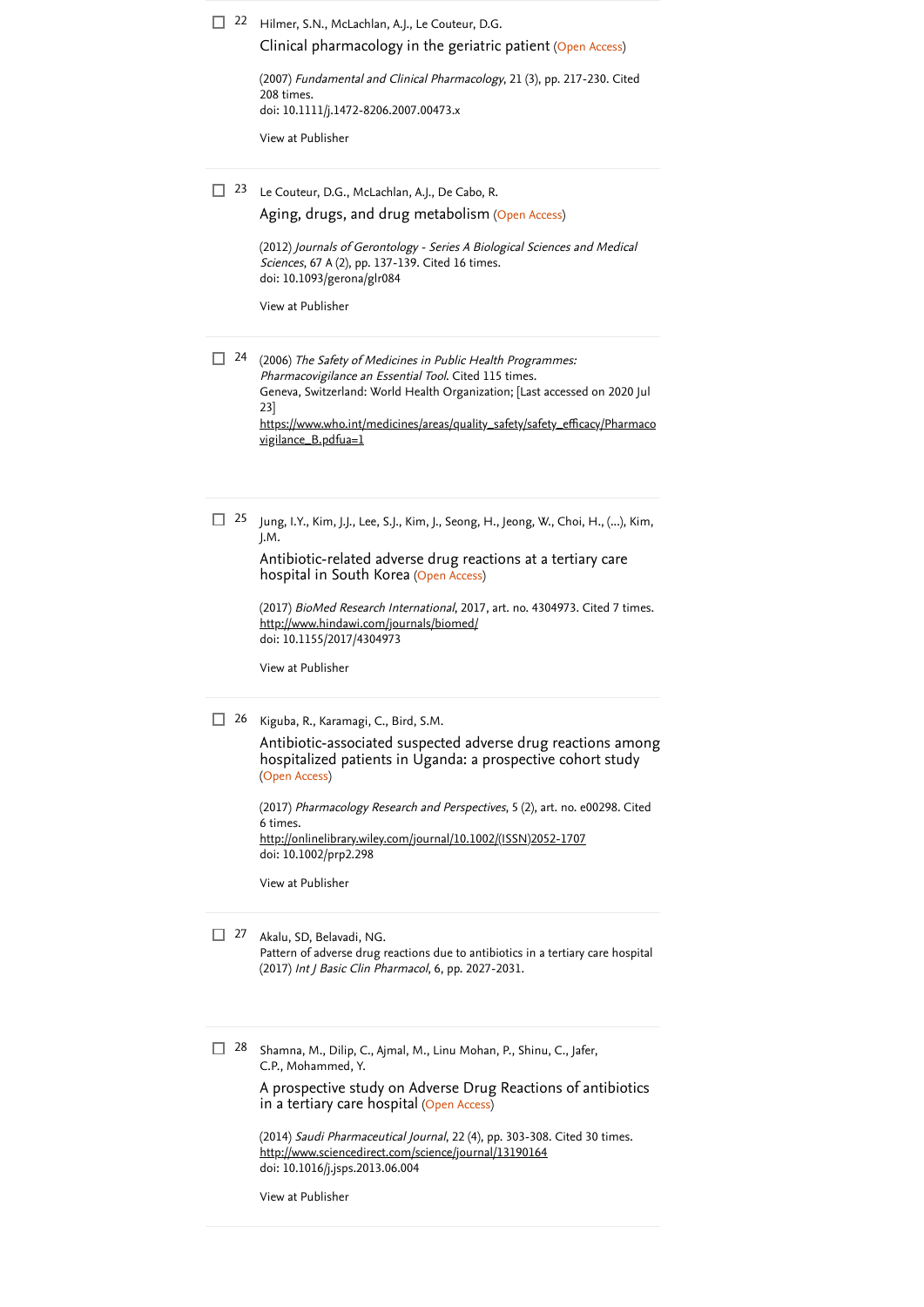<sup>29</sup> Dhar, K., Sinha, A., Gaur, P., Goel, R., Chopra, V.S., Bajaj, U.

tertiary care teaching hospital, Ghaziabad (Open Access) Pattern of adverse drug reactions to antibiotics commonly [prescribed in department of medicine and pediatrics in a](https://www.scopus.com/record/display.uri?eid=2-s2.0-84928735859&origin=reflist&sort=plf-f&src=s&st1=Retrospective+assessment+of+the+reporting+of+adverse+drug+reactions+in+a+Malaysian+clinical+training+center%3a+A+short+communication&sid=268aa75124c84f7e9287c128a89251e7&sot=b&sdt=b&sl=145&s=TITLE-ABS-KEY%28Retrospective+assessment+of+the+reporting+of+adverse+drug+reactions+in+a+Malaysian+clinical+training+center%3a+A+short+communication%29)

| (2015) Journal of Applied Pharmaceutical Science, 5 (4), pp. 78-82. Cited 8 |  |  |  |
|-----------------------------------------------------------------------------|--|--|--|
| times.                                                                      |  |  |  |
| http://www.japsonline.com/admin/php/uploads/1479_pdf.pdf                    |  |  |  |
| doi: 10.7324/JAPS.2015.50413                                                |  |  |  |

[View at Publisher](https://www.scopus.com/redirect/linking.uri?targetURL=https%3a%2f%2fdoi.org%2f10.7324%2fJAPS.2015.50413&locationID=3&categoryID=4&eid=2-s2.0-84928735859&issn=22313354&linkType=ViewAtPublisher&year=2015&origin=reflist&dig=92e69f405df042769d97e35091d13621)

Kelly, M., Kaye, K.I., Davis, S.R., Shenfield, G.M.  $\Box$  30 [Factors Influencing Adverse Drug Reaction Reporting in New](https://www.scopus.com/record/display.uri?eid=2-s2.0-1942537539&origin=reflist&sort=plf-f&src=s&st1=Retrospective+assessment+of+the+reporting+of+adverse+drug+reactions+in+a+Malaysian+clinical+training+center%3a+A+short+communication&sid=268aa75124c84f7e9287c128a89251e7&sot=b&sdt=b&sl=145&s=TITLE-ABS-KEY%28Retrospective+assessment+of+the+reporting+of+adverse+drug+reactions+in+a+Malaysian+clinical+training+center%3a+A+short+communication%29) South Wales Teaching Hospitals

> (2004) [Journal of Pharmacy Practice and Research](https://www.scopus.com/search/submit/citedby.uri?eid=2-s2.0-85121122456&refeid=2-s2.0-1942537539&src=s&origin=reflist&refstat=core), 34 (1), pp. 32-35. Cited 13 . times doi: 10.1002/jppr200434132 <http://jppr.shpa.org.au/>

[View at Publisher](https://www.scopus.com/redirect/linking.uri?targetURL=https%3a%2f%2fdoi.org%2f10.1002%2fjppr200434132&locationID=3&categoryID=4&eid=2-s2.0-1942537539&issn=1445937X&linkType=ViewAtPublisher&year=2004&origin=reflist&dig=3a56d71e8fde7700c075c6044b65b32d)

31 Gor, A.P., Saksena, M.

drugs in orthopedic patients (Open Access) [Adverse drug reactions of nonsteroidal anti-inflammatory](https://www.scopus.com/record/display.uri?eid=2-s2.0-84857559117&origin=reflist&sort=plf-f&src=s&st1=Retrospective+assessment+of+the+reporting+of+adverse+drug+reactions+in+a+Malaysian+clinical+training+center%3a+A+short+communication&sid=268aa75124c84f7e9287c128a89251e7&sot=b&sdt=b&sl=145&s=TITLE-ABS-KEY%28Retrospective+assessment+of+the+reporting+of+adverse+drug+reactions+in+a+Malaysian+clinical+training+center%3a+A+short+communication%29)

(2011) Journal of Pharmacology and Pharmacotherapeutics, 2 (1), pp. 26- 29. [Cited 21 times](https://www.scopus.com/search/submit/citedby.uri?eid=2-s2.0-85121122456&refeid=2-s2.0-84857559117&src=s&origin=reflist&refstat=core). doi: 10.4103/0976-500X.77104

[View at Publisher](https://www.scopus.com/redirect/linking.uri?targetURL=https%3a%2f%2fdoi.org%2f10.4103%2f0976-500X.77104&locationID=3&categoryID=4&eid=2-s2.0-84857559117&issn=0976500X&linkType=ViewAtPublisher&year=2011&origin=reflist&dig=d064e47b3d4358ea2dc595e4f39feed3)

32 Farshchian, M., Ansar, A., Zamanian, A., Rahmatpour-Rokni, G., Kimyai-Asadi, A., Farshchian, M.

[Drug-induced skin reactions: A](https://www.scopus.com/record/display.uri?eid=2-s2.0-84922592739&origin=reflist&sort=plf-f&src=s&st1=Retrospective+assessment+of+the+reporting+of+adverse+drug+reactions+in+a+Malaysian+clinical+training+center%3a+A+short+communication&sid=268aa75124c84f7e9287c128a89251e7&sot=b&sdt=b&sl=145&s=TITLE-ABS-KEY%28Retrospective+assessment+of+the+reporting+of+adverse+drug+reactions+in+a+Malaysian+clinical+training+center%3a+A+short+communication%29) 2-year study (Open Access)

(2015) Clinical, Cosmetic and Investigational Dermatology, 8, pp. 53- 56. [Cited 6 times](https://www.scopus.com/search/submit/citedby.uri?eid=2-s2.0-85121122456&refeid=2-s2.0-84922592739&src=s&origin=reflist&refstat=core). doi: 10.2147/CCID.S75849 <http://www.dovepress.com/getfile.php?fileID=23617>

[View at Publisher](https://www.scopus.com/redirect/linking.uri?targetURL=https%3a%2f%2fdoi.org%2f10.2147%2fCCID.S75849&locationID=3&categoryID=4&eid=2-s2.0-84922592739&issn=11787015&linkType=ViewAtPublisher&year=2015&origin=reflist&dig=52d80bdbdae436f110c7c439404ad187)

33 Wallerstedt, S.M., Brunlöf, G., Sundström, A.

Rates of spontaneous reports of adverse drug reactions for [drugs reported in children: A cross-sectional study with data](https://www.scopus.com/record/display.uri?eid=2-s2.0-79960354518&origin=reflist&sort=plf-f&src=s&st1=Retrospective+assessment+of+the+reporting+of+adverse+drug+reactions+in+a+Malaysian+clinical+training+center%3a+A+short+communication&sid=268aa75124c84f7e9287c128a89251e7&sot=b&sdt=b&sl=145&s=TITLE-ABS-KEY%28Retrospective+assessment+of+the+reporting+of+adverse+drug+reactions+in+a+Malaysian+clinical+training+center%3a+A+short+communication%29) from the swedish adverse drug reaction database and the swedish prescribed drug register

(2011) *Drug Safety*, 34 (8), pp. 669-682. [Cited 21 times](https://www.scopus.com/search/submit/citedby.uri?eid=2-s2.0-85121122456&refeid=2-s2.0-79960354518&src=s&origin=reflist&refstat=core). doi: 10.2165/11591730-000000000-00000

[View at Publisher](https://www.scopus.com/redirect/linking.uri?targetURL=https%3a%2f%2fdoi.org%2f10.2165%2f11591730-000000000-00000&locationID=3&categoryID=4&eid=2-s2.0-79960354518&issn=01145916&linkType=ViewAtPublisher&year=2011&origin=reflist&dig=a8aad348012bf4006fdc23664b245bec)

 Elkalmi, R.; Department of Pharmacology, Faculty of Medicine, Sebha University, Sabha, Libyan Arab Jamahiriya; email: [Edriph@gmail.com](mailto:Edriph@gmail.com)

 Elkalmi, R.; Department of Clinical Pharmacy and Pharmacotherapeutics, Dubai Pharmacy College for Girls, Dubai, United Arab Emirates; email: [Edriph@gmail.com](mailto:Edriph@gmail.com) © Copyright 2021 Elsevier B.V., All rights reserved.

 $\prec$  [Back to results](https://www.scopus.com/results/results.uri?sort=plf-f&src=s&st1=Retrospective+assessment+of+the+reporting+of+adverse+drug+reactions+in+a+Malaysian+clinical+training+center%3a+A+short+communication&sid=268aa75124c84f7e9287c128a89251e7&sot=b&sdt=b&sl=145&s=TITLE-ABS-KEY%28Retrospective+assessment+of+the+reporting+of+adverse+drug+reactions+in+a+Malaysian+clinical+training+center%3a+A+short+communication%29&offset=1&origin=recordpage)  $\vert$  1 of 1  $\hspace{1cm}$ 

# About Scopus

[What is Scopus](https://www.elsevier.com/online-tools/scopus?dgcid=RN_AGCM_Sourced_300005030) [Content coverage](https://www.elsevier.com/online-tools/scopus/content-overview/?dgcid=RN_AGCM_Sourced_300005030)

# Language

[日本語に切り替える](https://www.scopus.com/personalization/switch/Japanese.uri?origin=recordpage&zone=footer&locale=ja_JP) [切换到简体中文](https://www.scopus.com/personalization/switch/Chinese.uri?origin=recordpage&zone=footer&locale=zh_CN)

Customer Service

[Help](https://www.scopus.com/standard/contactUs.uri?pageOrigin=footer) [Contact us](https://www.scopus.com/standard/contactForm.uri?pageOrigin=footer)